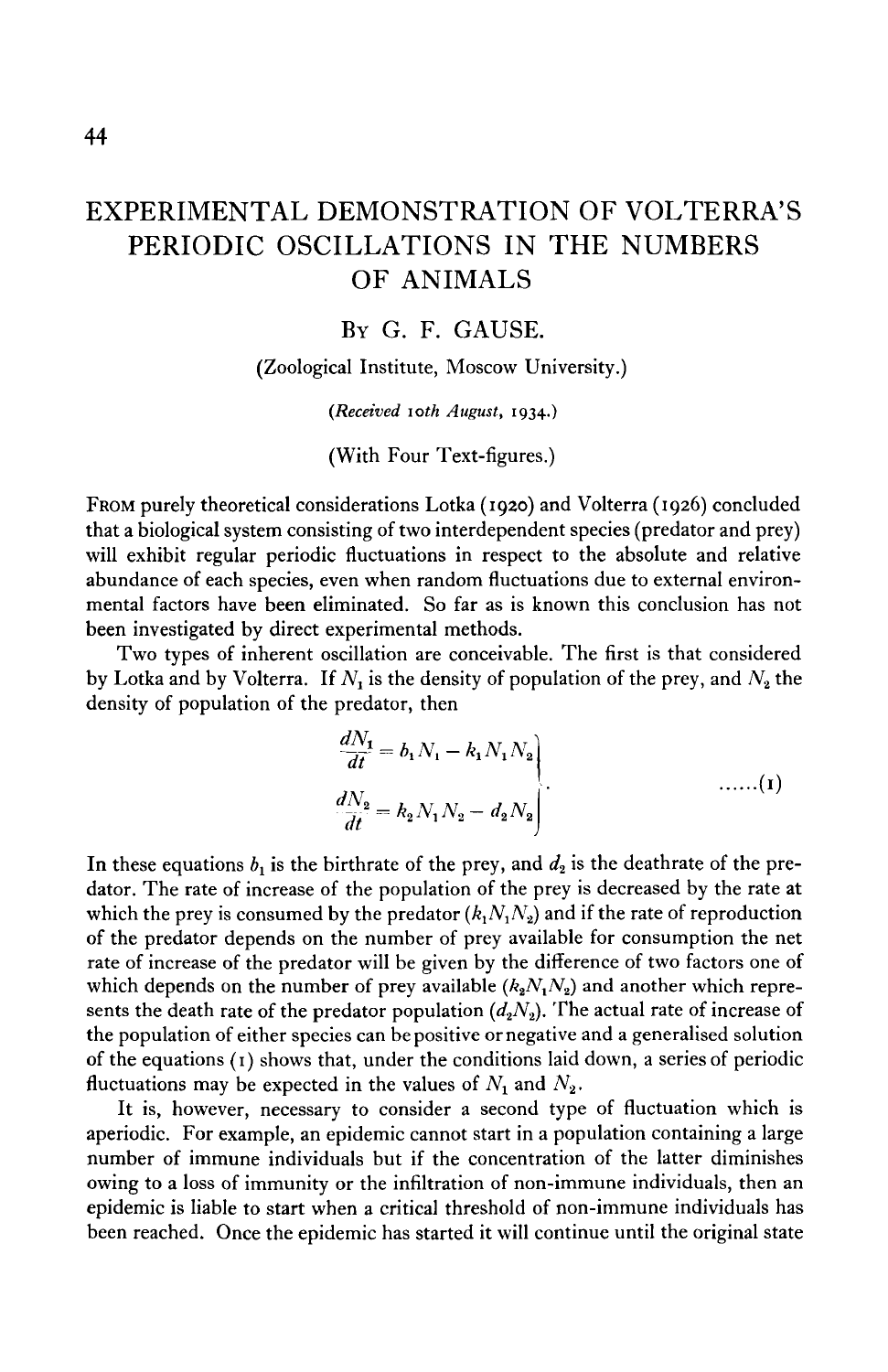of the immune population has been again reached—and the cycle will be repeated. This type of sudden fluctuation is obviously different from that discussed by Lotka and Volterra<sup>1</sup> . It has been shown experimentally (Gause, 1934) that in a population of two infusoria *(Didinium nasutum* as predator, and *Paramedum caudatum* as prey) the interaction of the two species is aperiodic and leads to a complete disappearance of both species. If immigration is allowed from external sources, fluctuations of the second theoretical type occur analogous to those described by Topley and Greenwood (Greenwood, 1932). The present paper on the other hand deals with populations which exhibit fluctuations of the type considered by Lotka and Volterra.

The first set of experiments were performed with *Paramedum bursaria* and the yeast *Schizosaccharomyses pombe.* The culture medium had the following composition:

| $NaCl$ 2.350  | $KCl$ $0.050$ |                                 |
|---------------|---------------|---------------------------------|
| $MgCl2$ 0.184 | $CaCl3$ 0.027 |                                 |
| $MgSO4$ 0.089 |               | Doubly distilled water 100 c.c. |

This stock solution was diluted 225 times with doubly distilled water before use. The yeast was cultivated on solid beer wort in  $\mathbf{r} \cdot \mathbf{\varsigma}$  per cent, agar in a Petrie dish. A fixed amount of yeast was removed by a platinum loop and placed in the salt solution containing the *Paramedum.* As *Paramedum* (1928) has pointed out, *S. pombe* is a perfectly satisfactory food for *Paramecitan bursaria.* In order to avoid an accumulation of waste products the yeast and *Paramecium* were transferred to fresh salt solution every other day by means of a centrifuge. During the course of an experiment the yeast was prevented from settling on the bottom of the container by passing air bubbles through the salt solution. In order that the system should exhibit periodic fluctuations of the Lotka-Volterra type it is necessary that the yeast should be capable of reproduction. For experimental purposes it was convenient to control the density of the yeast population by doubling (or increasing  $1.5$  times) the unconsumed population of yeast cells at fixed intervals of time (one day). Alternatively the density of Paramecium could be varied.

Fig. 1 represents the results of one of these experiments carried out in an Ehrlenmeyer flask containing 30 c.c. of the salt solution (at a temperature of 25°C.). The curve for  $P$ . bursaria shows the change in the number of individuals in  $\circ \cdot \cdot \infty$ .c. and that of 5. *pombe,* the change in the number of cells in a large square of a Buerker-Reichert camera ( $^{1}_{10}$  c.mm.). The coefficient of multiplication of yeast was such that  $b_1 = 0.65$  (with 24 hours as a unit of time), and the coefficient of mortality  $(d_2)$ of *P. bursaria* was 0-32. Quite clearly periodic fluctuations of the Lotka-Volterra type occurred.

It will be noted that the first cycle in these experiments was larger than the subsequent cycles. This seems to be associated with the fact that a relatively large number of *Paramecium* (24 individuals per  $o \cdot \zeta$  c.c.) were introduced.

The relative values of the density of population of *Paramecium*  $(N_2)$  and of the yeast  $N_1$  are shown in Fig. 2. A similarity to the theoretical curves of Lotka and Volterra is obvious.

<sup>1</sup> A mathematical theory of these oscillations is given by the author elsewhere.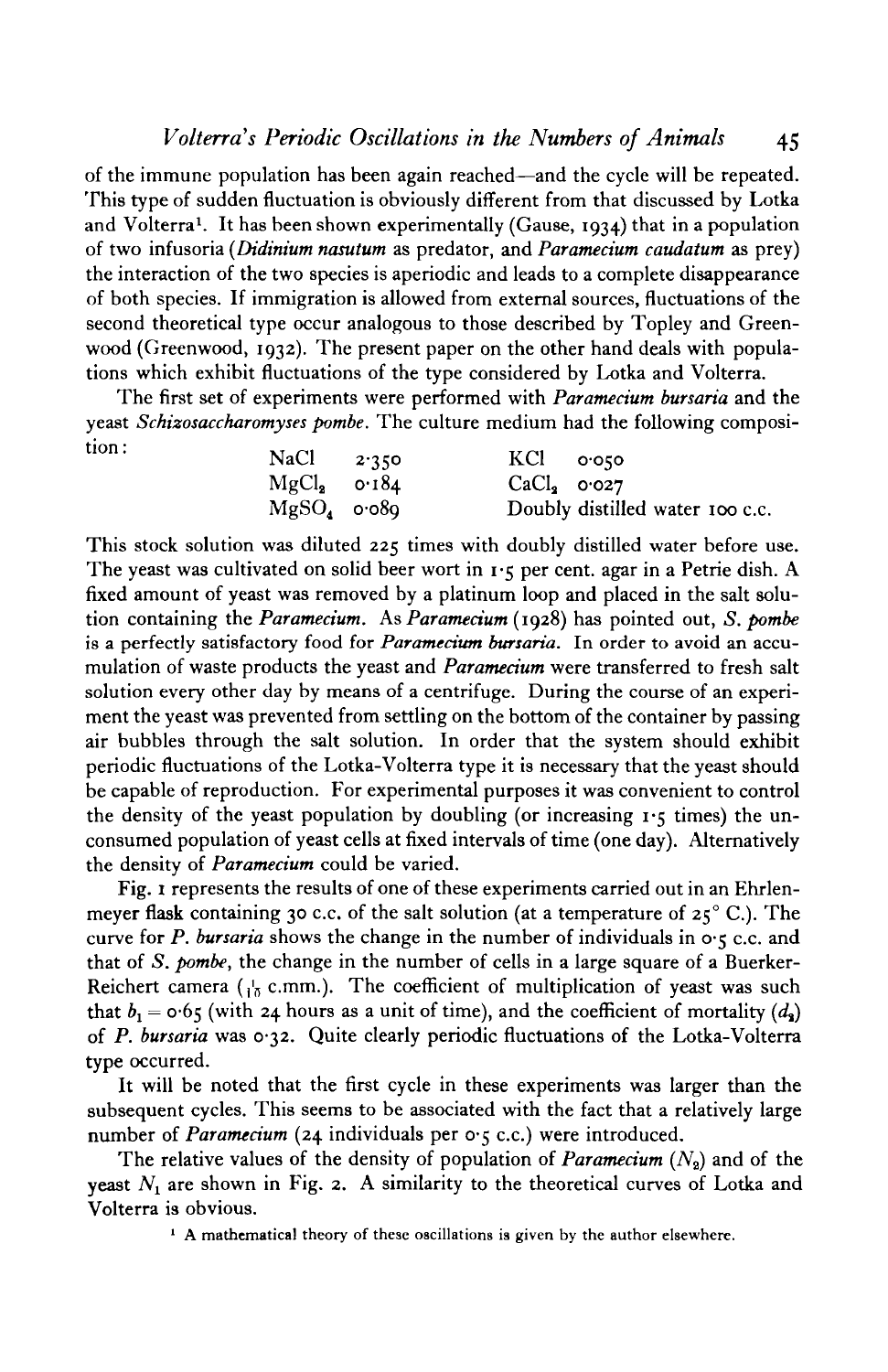

Fig. 1. Fluctuations in the density of population of Paramecium bursaria (number of organisms per 0-5 c.c.) and *Schixosaccharomyces pombe* (per 0 1 c.mm.).



Fig. 2. Cyclical variations in the system: Paramecium bursaria  $\rightarrow$  Schixosaccharomyces pombe.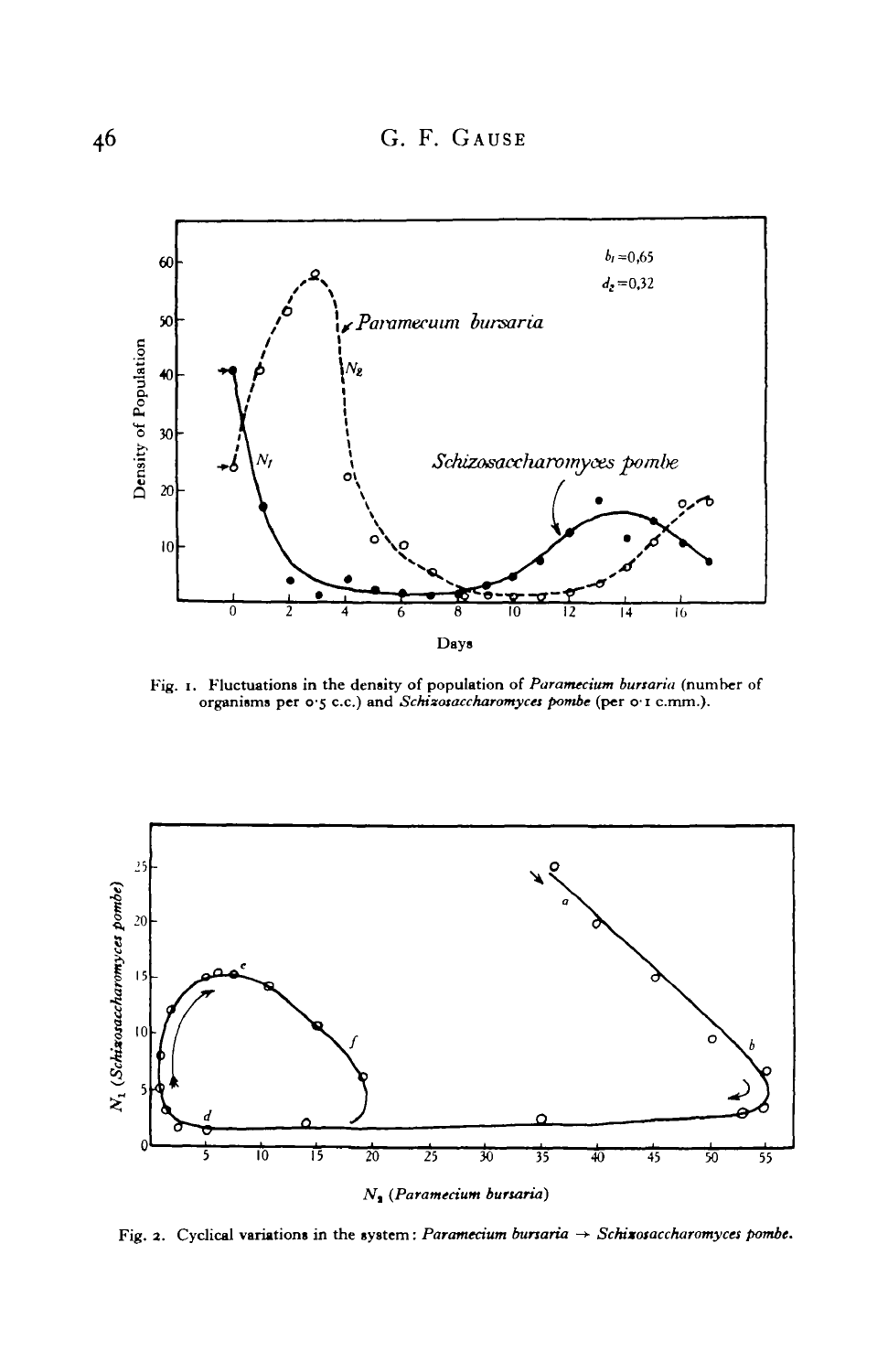From data of the type here presented it is possible to calculate the values of the constants  $k_1$  and  $k_2$  in equation (1). This has been done in Table I.

|                     |                | Table I              |                                |
|---------------------|----------------|----------------------|--------------------------------|
| Ν,                  | N.             | ĸ,                   | --                             |
| 22<br>2<br>15<br>10 | 37<br>15<br>15 | 0.04<br>0.10<br>0.07 | $0.05$<br>0.09<br>0.06<br>0.06 |

It will be noticed that the values of the constants do not change markedly over wide ranges of variation of population density; at the same time some variation undoubtedly occurs and requires further investigation.



**Fig. 3. Fluctuations in the density of population of** *Paramecium aurelia* **(per 15 c.c.) and** *Saccharomyca exiguus* **(per o-i c.mm.).**

Similar periodic oscillations have been observed in mixed populations of *Paramecium aurelia* and *Saccharomyces exiguus.* In this case the Osterhout salt solution was buffered (3 c.c.  $M$ /20 KH<sub>2</sub>PO<sub>4</sub> + 100 c.c. of water +  $M$ /20 KOH, giving  $pH = 7.5$ ). The coefficient of multiplication of the yeast  $(b_1)$  had an average value of i-o, and the coefficient of daily dilution of *Paramecium (a\)* was 0-45. The system was incubated at 25° C. in 25 c.c. of liquid, and the culture was stirred by gentle rotation of the flask. There appeared to be a slight deficiency of oxygen in these experiments and the rate of mortality of the *Paramecium* was somewhat high. As is shown in Figs. 3 and 4, however, typical fluctuations were observed whose period was approximately constant. Fig. 4 shows that the magnitude of the fluctuations was also approximately the same in all cases.

It now seems fairly clearly established that periodic fluctuations of the Lotka-Volterra type actually occur under controlled experimental conditions and it is of